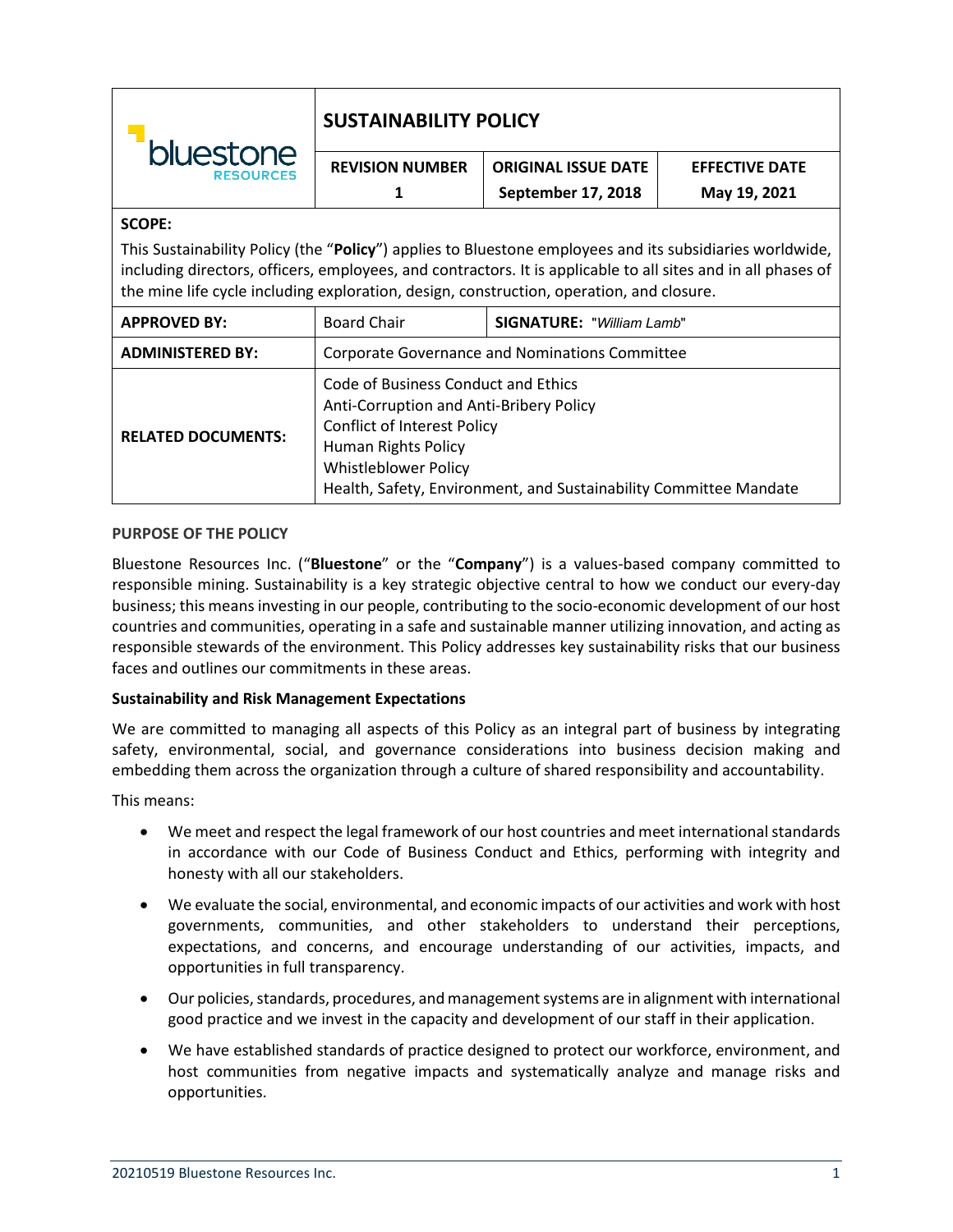- We avoid impacts on cultural heritage, while seeking to minimize, mitigate, and manage in line with local norms and conformance with international best practice.
- We train our employees and contractors about their responsibilities for the effective implementation of this Policy.

## **Human Rights**

We recognize the important responsibility we have to respect human rights and we are committed to meeting our responsibility to respect human rights as defined by the UN Guiding Principles on Business and Human Rights and to respect, promote, and support human rights and labour standards as defined by the International Bill of Human Rights and the International Labour Organization's Declaration on Fundamental Principles and Rights at Work. We are fully committed to follow our Human Rights Policy.

### **Stakeholder Engagement**

We establish ongoing engagement with our communities and stakeholders and develop and maintain meaningful relationships based on transparency, trust, and mutual respect.

We do this by:

- establishing formal and effective grievance mechanisms to investigate, respond, and where appropriate, provide redress to social and environmental incidents in a fair, timely, and consistent manner;
- engaging proactively with our host communities in an inclusive and culturally appropriate way to improve understanding of social risks, impacts, and opportunities associated with our activities; and
- fostering a dialogue with communities, stakeholders, host governments, and civil society to promote constructive interactions to address and seek solutions to shared challenges and opportunities.

### **Health and Safety**

Our goal is that all our workers return home safely every day. We strive to achieve zero harm to our employees, contractors, and communities by keeping occupational health and safety a priority in all activities we perform. All workers are expected to promote health and safety in the workplace and must immediately report any dangerous behaviours and conditions they observe. We implement plans consisting of training requirements, protocols, and processes to anticipate, identify, and manage key workplace risks and impacts, and have developed a robust Emergency Response Plan in line with international good practice.

### **Environmental Stewardship**

We are committed to conducting business in a sustainable manner based on the responsible management of natural resources and ecosystems.

In this regard, we are committed to:

- adopt a mitigation hierarchy approach by seeking to avoid, minimize, and mitigate potential social and environmental impacts and risks when planning, designing, and implementing activities;
- factor climate change considerations into project design;
- evaluate and document any changes to mine design, infrastructure, and operations that could impact important biodiversity, ecosystem services, and natural resource availability as part of a change management process to avoid and/or reduce impacts;